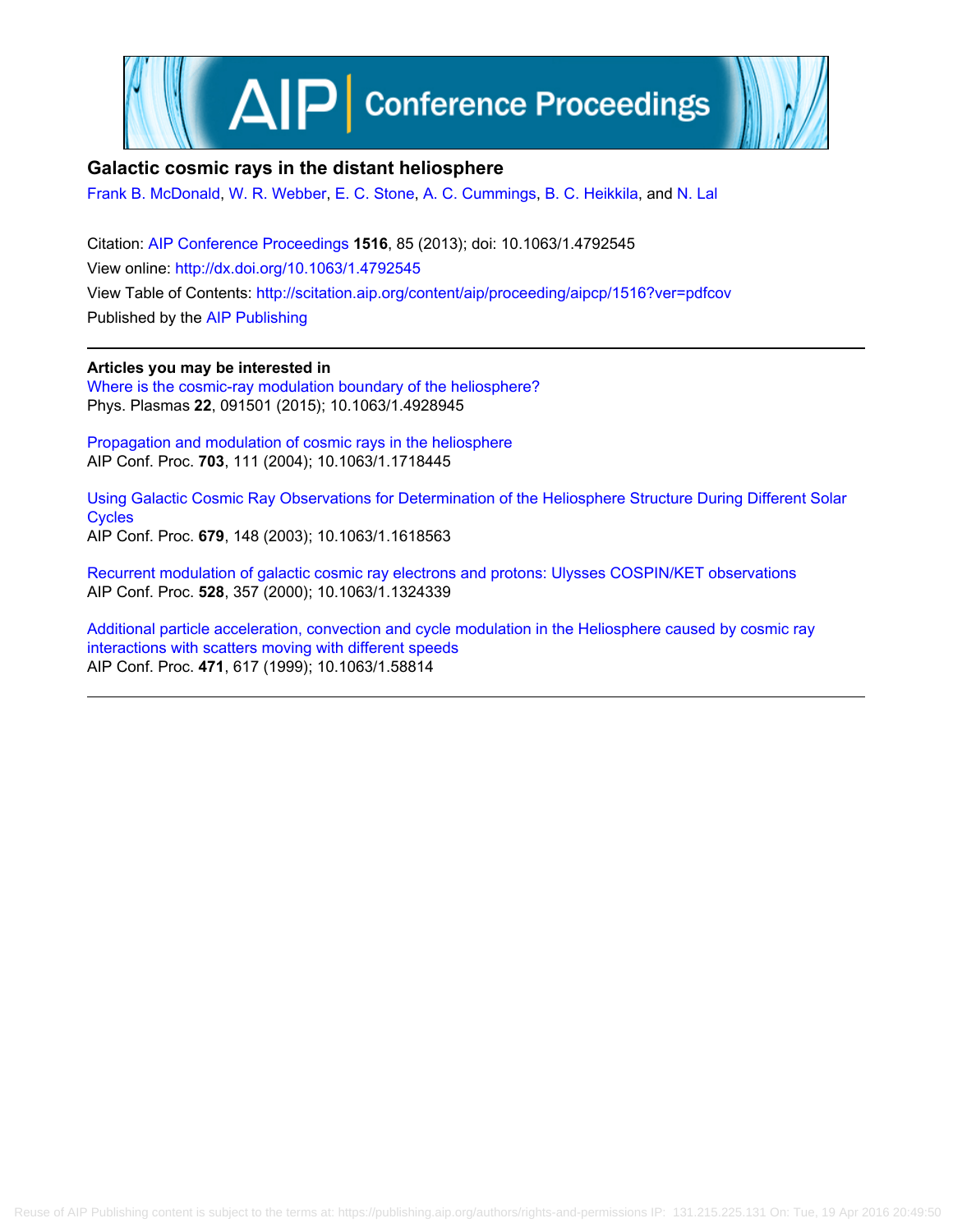# **Galactic Cosmic Rays in the Distant Heliosphere**

Frank B. McDonald<sup>a</sup>, W.R. Webber<sup>b</sup>, E.C. Stone<sup>c</sup>, A.C. Cummings<sup>c</sup>, B.C. Heikkila<sup>d</sup>, N. Lal<sup>d</sup>

*<sup>a</sup> Institute for Physical Science and Technology, Univ. of Maryland, College Park, MD, USA <sup>b</sup> Dept. of Physics and Astronomy, New Mexico State Univ., Las Cruces, New Mexico, USA <sup>c</sup> California Institute of Technology, Pasadena, CA, USA dNASA/Goddard Space Flight Center, Greenbelt, MD, USA*

**Abstract.** The small flotilla of spacecraft: Pioneers 10 and 11 and Voyagers 1 and 2 (V1 and V2) that have traveled from 1 AU to the distant heliosphere continue the quest of Victor Hess to understand the nature of this radiation that comes to us from beyond the confines of our solar system. At this time V1 and V2 are traveling deeper into the heliosheath and approaching its outer boundary – the heliopause. In the heliosheath the intensity of  $2.5 - 60$  MeV GCR electrons has risen significantly above detector background levels and provides an important new diagnostic tool for exploring cosmic ray transport in this previously unexplored region of space. Over the past seven months the intensity of GCR ions and electrons at V1 have remained constant after a steady, 5.5 year exponential increase whose rate varied with particle species. Is this an indication that V1 is approaching the heliopause?

**Keywords:** galactic cosmic rays, anomalous cosmic rays, solar modulation, heliosphere, heliopause, heliosheath **PACS:** 96.50.Fm, 96.50.Vg, 96.50.S-, 96.50.Ek, 96.50.sh, 96.50.Xy, 96.50.Wx

#### **VOYAGER IN THE DISTANT HELIOSHEATH**

The two Voyager spacecraft carry cosmic ray particle telescopes that measure the cosmic rays present in space. They continue the quest begun 100 years ago of Victor Hess by going to places never before visited to see "What's there?" and learn. The particles covered are H in the energy range from 1.8-300 MeV, He from 1.8-650 MeV/nucleon, heavier nuclei up to Z=28 with some isotopes resolved, and electrons over the range  $\sim$  2.5 – 60 MeV.

This talk covered cosmic ray modulation from 1 AU to and beyond the termination shock and is the story of Pioneers 10 and 11 and Voyagers 1 and 2.

Galactic cosmic ray modulation is a study that probes the large-scale structure and dynamics of our heliosphere. It is dominated by the sun and is affected by the level of solar activity as when the more active sun is producing coronal mass injections (CME). Other parameters affecting the modulation are the tilt angle of the neutral current sheet, the velocity and density of the solar wind, and the strength of the interplanetary magnetic field, all of which vary with the solar cycle. All the physical processes of energetic particle motion in this dynamic plasma are involved in controlling the flux of particles reaching Earth and the location of these interplanetary spacecraft: diffusion, convection, adiabatic energy losses and particle drifts.

> *Centenary Symposium 2012: Discovery of Cosmic Rays* AIP Conf. Proc. 1516, 85-88 (2013); doi: 10.1063/1.4792545 © 2013 American Institute of Physics 978-0-7354-1137-1/\$30.00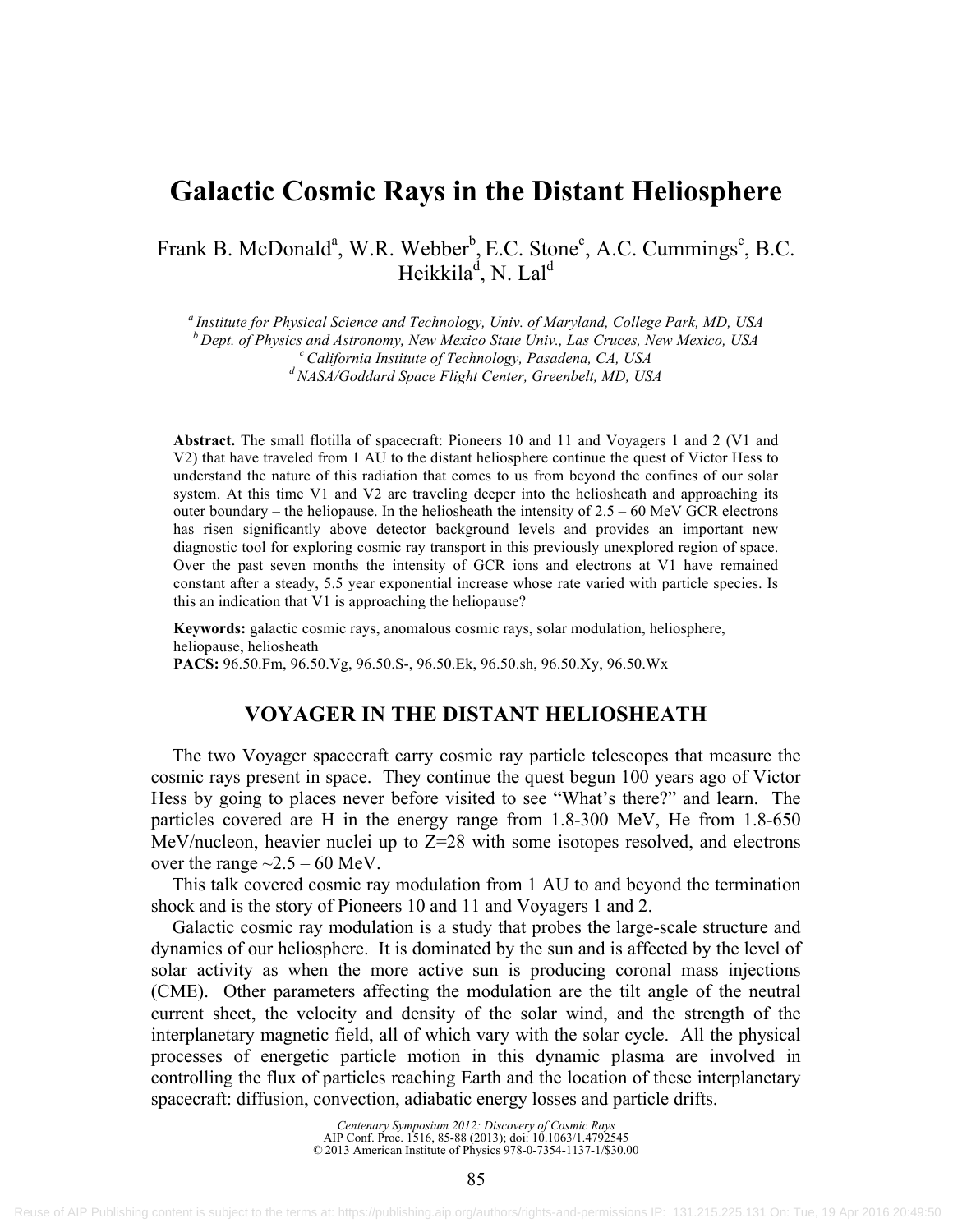Over the modern era (1951-present) the galactic cosmic ray intensity is now at its highest level in the past 1000 years. Study of the time variation of the intensity of the various cosmic ray species enables the exploration of the role of these different phenomena. Voyager 1 (V1) and 2 (V2) in the heliosheath are providing valuable insights into what is happening and the deep, continuing solar minimum of solar cycle 23/24 is providing an unprecedented opportunity for modulation studies. We are able to quantify the effects of the reduced strength of the interplanetary magnetic field and by inference to better understand the unusual past epochs such as the Sporer and Maunder minima.

Various time scales are important in the sun and are reflected in the solar modulation of cosmic ray intensities. The level of solar activity and the production of interplanetary CMEs rise and fall on an 11-year cycle and there is a reasonable correlation with sunspot numbers. The heliomagnetic field has a full cycle of 22 years, with its magnetic field reversing direction every 11 years. The modulation is different during these two different field polarities. In one case  $(qA>0)$  the particles drift in over the solar poles and out along the current sheet while the flow reverses during the opposite polarity ( $qA \le 0$ , aka during an "odd cycle"). At 1 AU for  $qA \le 0$ there is an enhancement of galactic cosmic rays (GCR) at high energies (>1 GV) but a suppression of GCRs (and ACRs) at lower rigidities  $(< 1$  GV). Fig. 1 shows an overview of GCR He modulation in the heliosphere over the past 29 years.



**Figure 1**: Composite of galactic cosmic ray 150-300 MeV/nuc helium intensity as a function of time from IMP 8, ACE CRIS, Voyagers 1& 2, and Pioneer 10.

Detailed study of these GCR helium fluxes reveals the following conclusions. During the  $qA > 0$  cycles (20 & 22), the gradient in intensity which had been 14/r %/AU leveled off and became constant out to ~90 AU (r is the radial distance in AU). However, during the  $qA \le 0$  cycle, the gradient continued to rise like  $20/r$  %/AU. The flux in both cases is below that estimated to be present in the interstellar medium [1].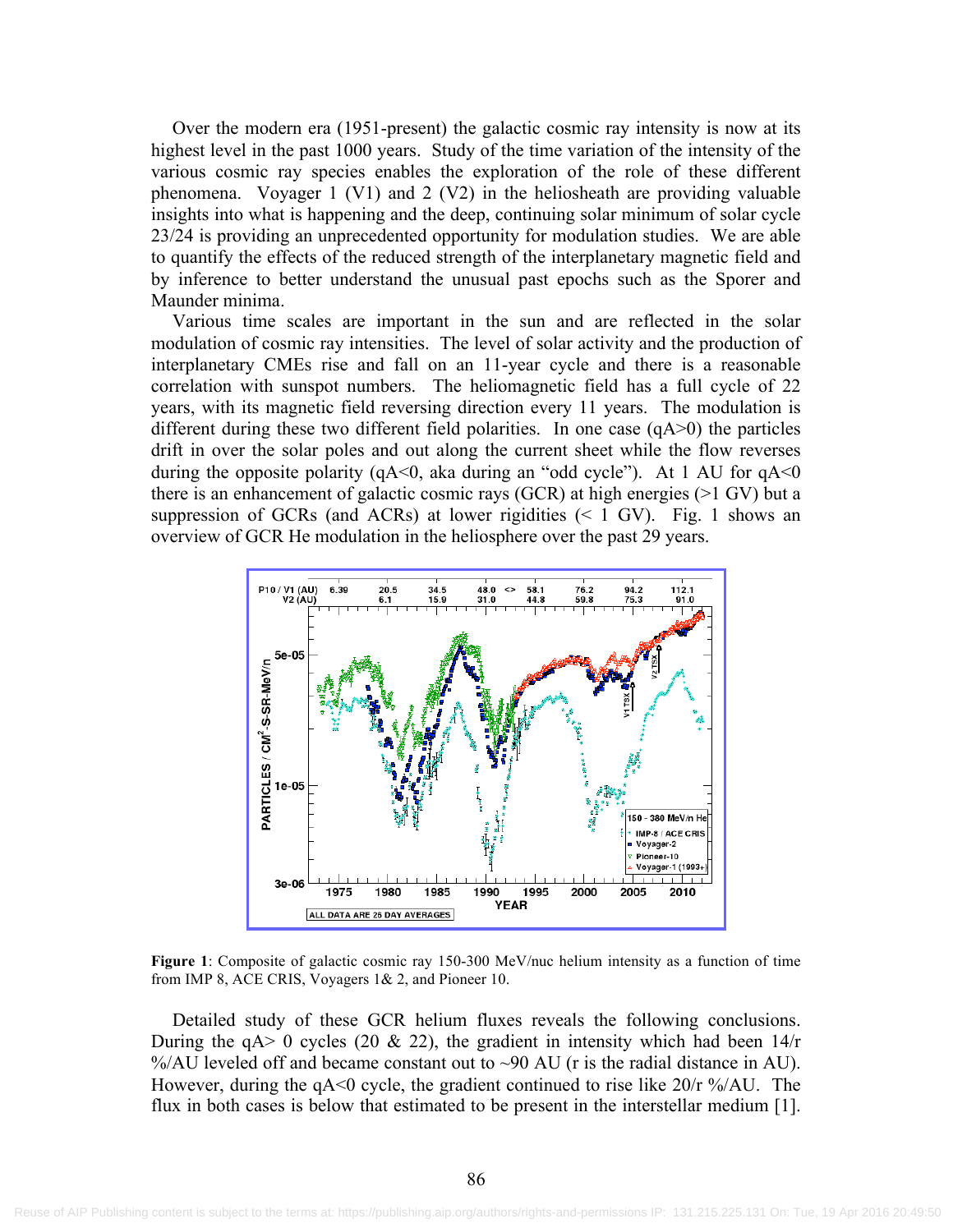Similar behavior was seen for GCR H and anomalous cosmic ray (ACR) oxygen during qA>0 epochs. There was a major change in modulation conditions between about 12 AU where merged interaction regions form and the termination shock at  $\sim$  90 AU. Both GCR and ACR intensities are constant from solar minimum to solar maximum at the termination shock near the equatorial plane.

## **LOW ENERGY ELECTRONS: A NEW TOOL**

A new tool for studying modulation can be found in ~2.5-60 MeV GCR electrons. They are ultra-relativistic while being very low rigidity. There are different possible origins for these electrons. They can be directly accelerated primary cosmic rays, interstellar secondaries from the decay of charged pions, and/or knock-on electrons produced by the passage of higher energy cosmic rays through the interstellar medium (ISM). In the ISM these electrons are the source of lower energy diffuse gamma, Xray and synchrotron radio emission from the galaxy. They may play a major role in ionizing and heating the ISM. They are difficult to observe at 1AU because there is a large intensity of comparable energy electrons accelerated in the Jovian magnetosphere and they are strongly modulated. In the heliosheath, their very low rigidity should make them especially sensitive to the passage of transient disturbances. Electron observations are available from the High Energy Telescope (HET) and The Electron Telescope (TET), which are described elsewhere [2].

The data from V1 show that the higher energy bands for these particles exhibit a steady but somewhat variable flux  $(+)$  25%) from about 85 AU to 94.2 AU where they begin a slow steady increase out to 120 AU. The lowest energy TET electrons (6-12 MeV) have high variability over the former range and then settle down to a slow increase over the latter range. During the passage from 105 AU to 120 AU the outward solar wind speed slows to zero. The transition at 94 AU is identified as the passage of V1 through the termination shock. V2, traveling in a different direction, shows the same behavior of the lowest energy electrons and shows the spacecraft passing through the termination shock later (August 2007 vs. December 2004) and closer to the sun  $(\sim 84 \text{ AU})$ .

## **THE LOCAL INTERSTELLAR SPECTRUM**

There is great interest in determining the unmodulated cosmic ray fluxes in the local interstellar medium. Both V1 and V2 appear to have reached the fluxes above 200 MeV as predicted by Webber and Higbie [3] but have not reached the levels estimated by Langner et al. [4]. The most recent 26-day average fluxes of ACR helium from 2012 show the 10-21 MeV/n flux decreasing, while higher energy (27-56) MeV/n) helium is remaining constant.

Burlaga and Ness [5] have shown the magnetic field structure has changed from a sector structure to a unipolar zone of positive polarity (field directed away from the sun) in the heliosheath. Particle fluxes decreased somewhat in this region.